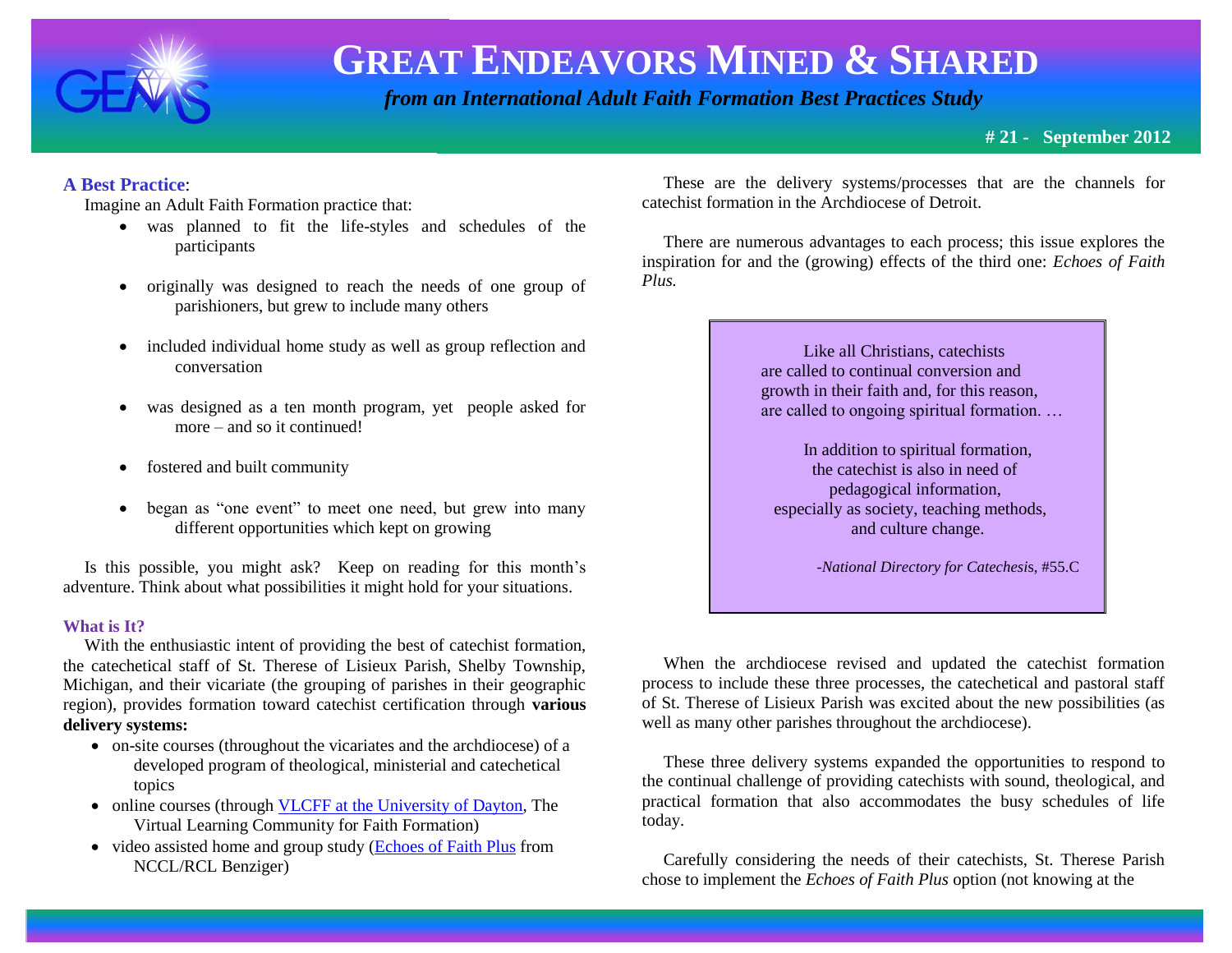time how it would continue to grow and include all the adults of the parish, as well as the catechists).

 *Echoes of Faith Plus* is a basic level video-assisted resource for catechist formation which was developed as a project of [NCCL \(National Conference](http://www.nccl.org/)  [for Catechetical Leadership\)](http://www.nccl.org/) and [RCL Benziger.](http://www.echoesoffaith.com/)

 The *Echoes* process is made up of a series of modules, divided into three categories:

- The Catechist
- Theology
- Methodology

 The main components of each module are a DVD and a Companion Booklet. The DVD includes a four-segment video process related to the module content plus two expert interviews.

The Companion Booklet anchors the *Echoes* process.

- It includes a four-segment process of reflection during which participants move back and forth between the DVD and the booklet material.
- A feature of the booklet is a CD-ROM. It provides the four basic video segments in a compressed format that can be viewed on a computer screen.

 Within the archdiocese of Detroit process, two options are suggested for the use of *Echoes of Faith Plus*:

• The process for using *Echoes* takes place in a group setting that models Christian community and faith sharing. Each module is facilitated by a certified Master Catechist and follows the format outlined in the DVD and Companion Booklet.

In addition to the material covered by these resources, the facilitator also incorporates the content of the two interviews found on the DVD into the catechetical sessions.

• The process involves the individual viewing of the DVD and completion of the Companion Booklet. The facilitator then convenes a gathering of catechists after each module is completed to guide a sharing of insights and integration of learning.

The facilitator also incorporates the content of the two interviews found on the DVD into the catechetical session.

(Note: in several parishes which are using the second option, catechists/Catholic school teachers have chosen – on their own - to get together to view the DVD portions and talk about insights as they are going through the "individual part" of this process.)

> The formation of catechists takes place most effectively within the community of faith under the direction of the local pastor.

The parish is where 'catechists test their own vocation and continually nourish their own apostolic awareness.'

Parish-centered programs for catechists remind them that their calling as catechists come from the Church, that they are sent by the Church, and that they hand on the faith of the Church.

-*National Directory for Catechesi*s, #55.F

#### **The Original Process**

St. Therese of Lisieux Parish chose the second option. In August 2008 all catechists, catechetical aides, etc. were invited to a general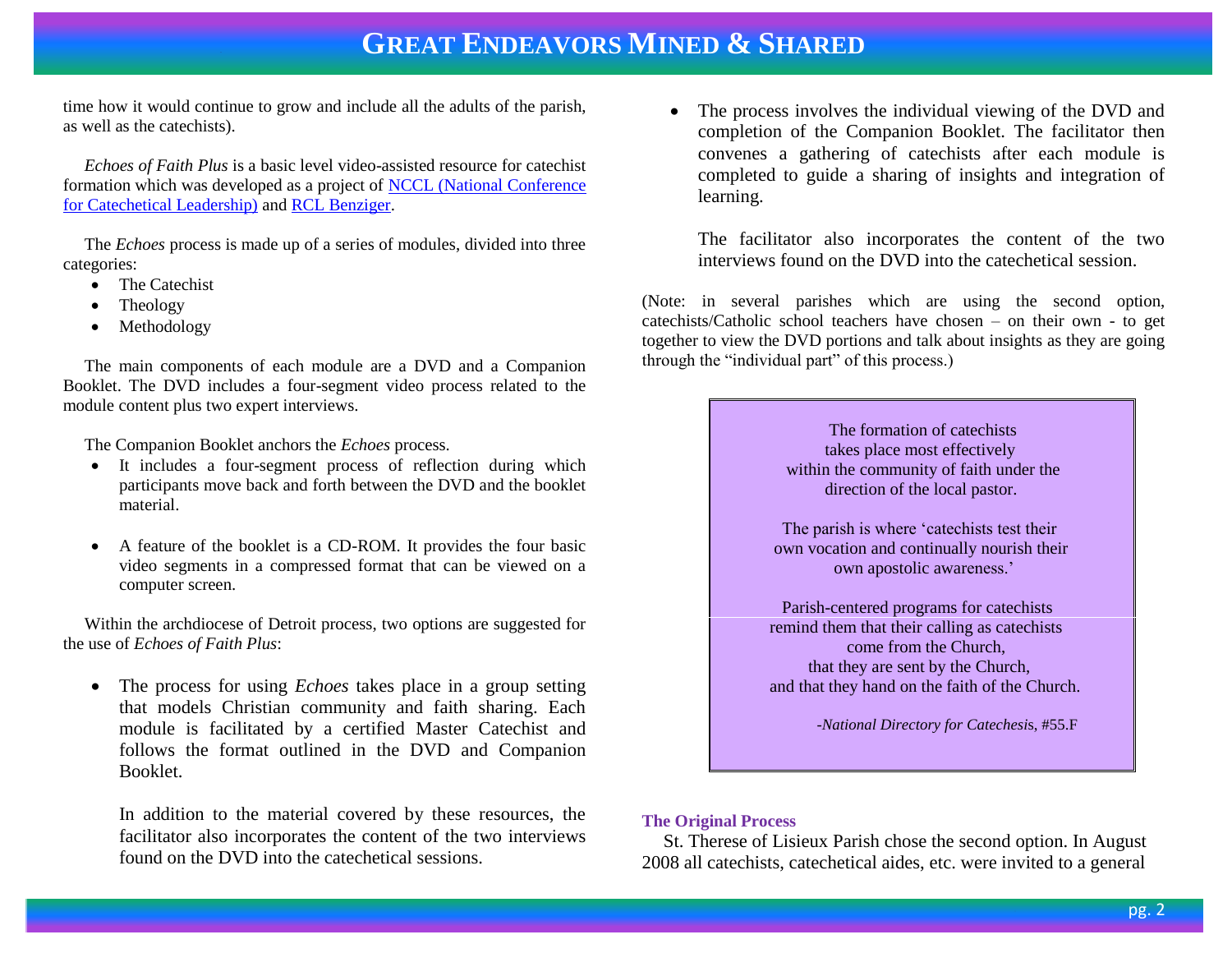session during which the program/process of *Echoes of Faith Plus* was introduced and explained. Fifty-seven people attended; fortytwo chose to begin the process at that time.

 For the 2008/2009 year, the catechists individually used their Companion Booklets, with CD-ROMs, at home and gathered together once a month to **process together their learning and delve deeper** through the bonus interviews on the DVD.

 The parish offered two times each month so that catechists could attend according to their schedules and convenience:

- Thursday evening at 6:30 pm
- Saturday morning at 8:30 am

 Although most catechists stayed with a specific time, they were also able to "float" between these two sessions, if/when their schedules necessitated it. This flexibility *mined new GEMS* within each group.

 There were some instances in which catechists did not have access to a computer at home. They were invited to the parish to use one of the parish computers or watch the DVD on a TV. (As happens in other parishes, several catechists from St. Therese scheduled time to do this together.)

 As this first year ended, thirty-seven catechists completed the process. During the summer, for any of the catechists who had missed a module, a make-up day was scheduled.

- Four attended, completing their certification, bringing the number for the year to forty-one.
- The one other person who began this year completed in 2010 when the module he needed was repeated for a new group of participants. Thus, all who began the process – finished!



## **Then It Grew**

 In June, after having completed the process, all the participants asked: "What's next?"

 In addition to appreciating the learning and faith growth that had occurred for them, the catechists enjoyed getting together. They had become a bonded group.

 The pastoral staff and catechetical staff heard their request and responded. **"Echoes II" was born** for St. Therese Parish. Using the same format as *Echoes of Faith Plus*, the book and DVD series, the catechists explored *The Mystery of Faith: An Introduction to Catholicism* by Fr. Michael Himes, (St. Anthony Messenger Press, [www.americancatholic.org\)](http://www.americancatholic.org/). [\(A Leader's Guide](http://catalog.franciscanmedia.org/Guide/pdf/D1102_guide_The_Mystery_of_Faith.pdf) is also available.)

 With this offering, all adults from the parish were invited, not only the catechists. Two sessions were offered:

- Wednesday evening at 6:30 pm
- Saturday morning immediately following *Echoes of Faith Plus* for a new group of catechists.

 Yes, a new group of catechists using *Echoes of Faith Plus* formed! Following the same procedures as the first year, e.g. an introductory meeting of invitation and explanation, a larger group of catechists came forward. They had heard from the now-certified catechists that the time investment was more than worth it – and of the enjoyment that came for learning and deepening community.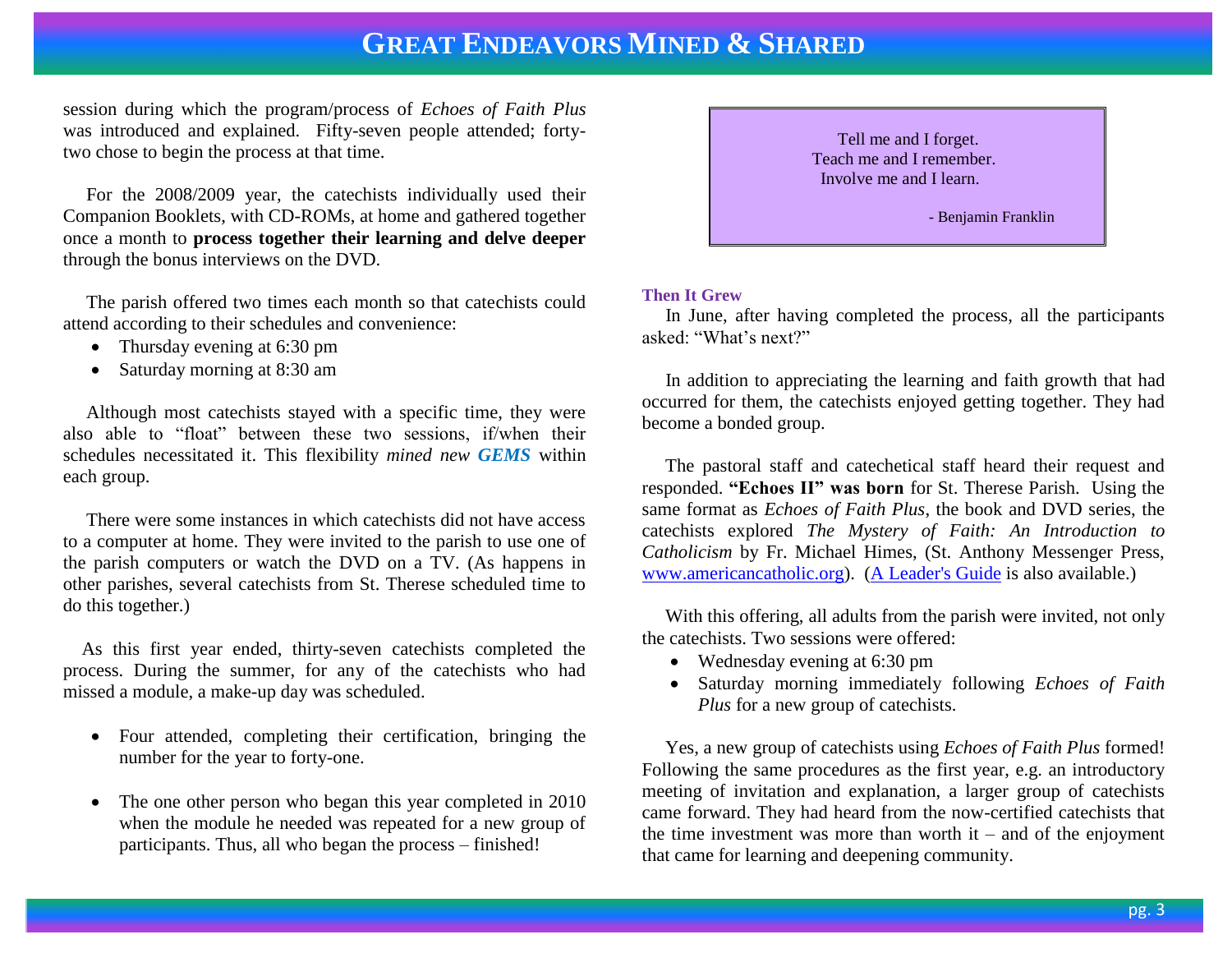As the year ended, these catechists were certified and another group (the Echoes II group) added enrichment credit to their "portfolios."

### **Then They Asked For …**

more.

 Thus, in 2010/1011, the process was repeated again. *Echoes of Faith Plus* was offered because even more catechists responded to this third year.

 The opportunity for "Echoes II" continued; this time using the book, *The Holy Longing* by Fr. Ron Rolheiser. With parishioners and the newly-certified catechists, the group grew!

# **And Then …**

it again continued to grow.

 The number of catechists from St. Therese of Lisieux Parish needing certification was now diminishing, since many had completed certification in the previous three years.

 At the same time, the effectiveness of *Echoes of Faith Plus* was becoming more widespread. Thus, many of the neighboring parishes were using this process and/or were sending their catechists to St. Therese of Lisieux Parish.

 For the year 2011/2012, then, many of the participants came from other parishes, either to participate in the full year or to "catch" a module which they had missed at their parish.

 "Echoes II" continued and grew. The participants, especially the catechists, asked for more in-depth formation on Scripture. The module, "Introduction to Scripture," from [Little Rock Scripture Study](http://littlerockscripture.org/en/Default.aspx) was offered twice a week, using the same process and schedule as previous "Echoes II" years.

 A request that a week-day time slot for "Introduction to Scripture" be made available was answered:

- A third group now met immediately following morning Mass for six weeks.
- An ecumenical Woman's Bible Study which was taking place in the community joined this gathering, which added an exciting dimension.

 The number of participants from the parish (other than catechists) increased significantly for this offering.

## **And still again …**

more growth and participation was occurring.

 Because of the experience of what was happening – especially ecumenically - the six-week group asked for more enrichment. They had discovered WIIFM – What's In It For Me.

 This group continued to meet throughout Lent-Easter, using *Journey into Light: Lent 2012* (reflections on the Sunday Gospels for Lent and Easter) by Joan Chittister.

 Without realizing it, a **POCKET OF GOLD** had been found and mined.

- Initially, the parish staff responded to the need for beginning and ongoing catechist formation.
- Because it was meeting real needs for formation and community, others wanted to be a part of this; catechist formation became exciting parish adult faith formation.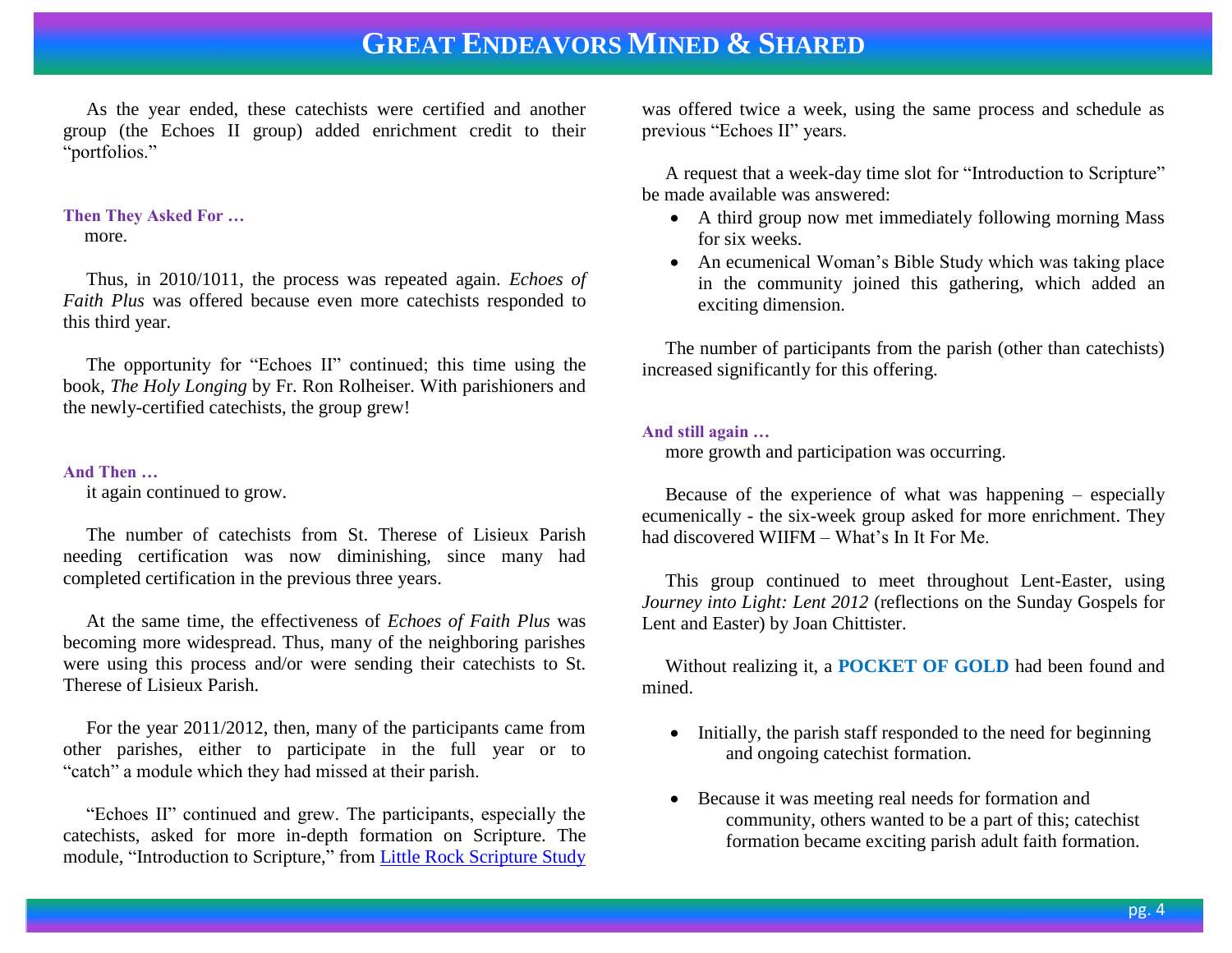- Sensitive to various scheduling needs, multiple opportunities were offered.
- The participants purposely invited others (e.g. the ecumenical group) to join them.
- The parish became the place for the church to gather.

### **Responses from the Participants over the years…**

- "I had been away from the Church for awhile. I needed to find out on my own, not what others were telling me, what were the truths, or beliefs, what had changed." *Cyndi I. (catechist)*
- "I love the flexibility! I can do it from home when it's convenient; I can bounce my questions and ideas off on others at our once a month meetings. It's perfect" *Kim L. (lector)*
- "I feel so much better prepared as a catechist. I feel more confident, and I feel better about my own faith life as well." *Andrea V. (catechist)*
- "I would have never dreamed that it would be possible for Catholics and non-Catholics to study together in a church. I turned Catholic 50 years ago, and back then we just didn't do this. It is wonderful to be able to share our experiences with one another...breaking down those invisible walls." *Barb S. (parishioner)*
- "I love bouncing off the different ideas discussed with my husband when I get home. These sessions have helped us discuss more freely what we believe." *Cyndi I. (catechist)*
- "I have a better appreciation of the Mass because of this module." *Barb W. (RCIA team member)*

 "I am surprised at how many similarities we share; I didn't know that's what Catholics believed about saints and Mary." *Tracy D. (ecumenical group)*

> Education is not the filling of a pail but the lighting of a fire.

> > -William Butler Yeats

### **Some GEMS to Ponder**

- Throughout this process, more and more people experienced that cate chist formation is  $-$  at its heart  $-$  adult faith formation. It's not simply "how I do things" with my learners.
- It's not something that needs to be done to get a certificate and then "I'll have that over with." The catechist formation process invites each catechist to involvement – intellectually, spiritually, psychologically – so that who they are as a person, as a disciple, is transformed.
- The ecumenical factor in the most recent "Echoes II series, "Introduction to Scripture," was a component which brought a new dimension. Some people could recall growing up at a time of "great divide" among Christians of other denominations. They welcomed this opportunity to discuss their faith with others.
- Why did *Echoes of Faith Plus* work? Why did the experience cause the catechists to ask for more? There are probably many reasons. One primary one is that the process for *EOFP* is truly adult-centered. Everything about it follows the [Principles of](http://www.janetschaeffler.com/AFF-Helps.html)  [Adult Faith Formation.](http://www.janetschaeffler.com/AFF-Helps.html)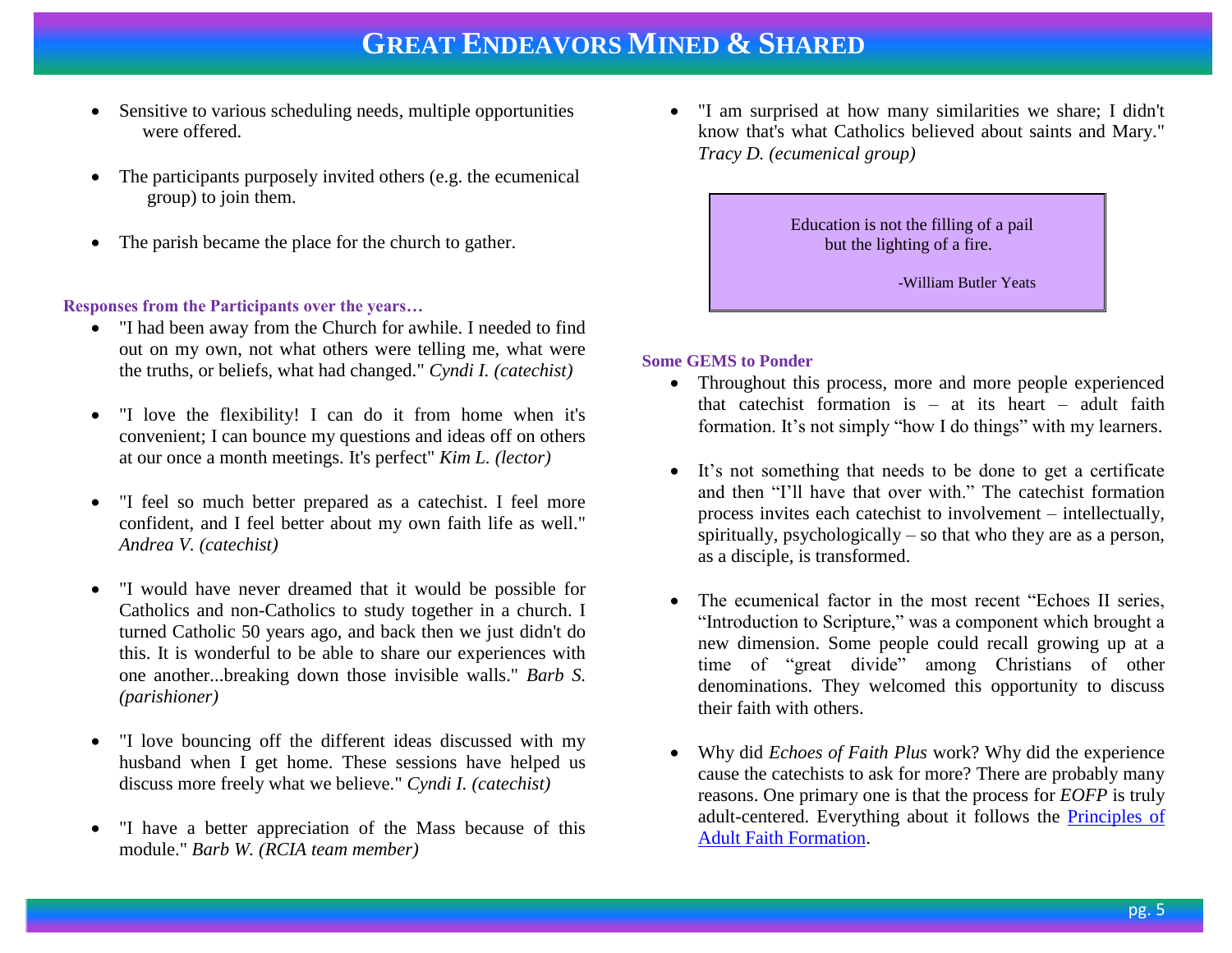### **A Sparkling Suggestion**

 This issue has recounted how one parish met the needs of their catechists through one resource: *Echoes of Faith Plus* (and then it grew into continuing adult faith formation, using various resources).

 Other parishes have used *EOFP* in various ways, for catechists as well as for parish adult faith formation. One possibility: use the Theological Models:

- I Believe, We Believe
- The Scriptures
- Liturgy and Sacraments
- Prayer and Spirituality
- Catholic Morality

for a year-long adult faith formation program for your parishioners.

 Home groups or at-the-parish setting could take place. The opportunities could be offered

- for specific groups (young moms, couples, young adults, etc.)
- at various times to meet the diverse schedules



#### **Response From the Staff**

 No one was more surprised than the pastoral staff at the success of this entire process. They found a golden **GEM** and, in the continual mining, opportunities for all adults became brighter and brighter.

 "All we wanted to do initially was meet the catechists' need for formation. We were pleased that the initial participants wanted to continue, but to see the continued growth, both in numbers and formation, of the participants over the years was exciting as well as humbling.

I think the success was

- our hearing, as well as listening, to the needs, and
- letting the participants take the lead.

 As a staff we really just facilitated the energy." *Elaine Young (Pastoral Associate)*



### **Golden Nuggets from You**

"What a true **GEM** of a bulletin on [hospitality.](http://www.janetschaeffler.com/Best-Practices.html) Thank you for continuing our ongoing efforts to enhance hospitality within all phases of parish and community life.

 Since hospitality is a clear theme in all of Scripture, but especially in Jesus' ministry, it should be a clear priority in parishes. That means that each staff member and leaders and members of all committees can be charged with the responsibility of modeling hospitality in every aspect of parish life. Since Liturgy is the primary meeting place for a majority of parishioners, hospitality should be key in all facets of weekend liturgies.

 At the weekly 'coffee and rolls,' greeting new members or any unfamiliar face should be a regular pattern. Parish leaders should know if their members feel welcomed. If a simple written survey indicates that a majority do not feel welcomed, the agenda for further leadership meetings would include strategies for becoming a welcoming parish community."

- *Jackie Staley, Resurrection Parish, Allouez, WI; former Director of Evangelization, diocese of Green Bay*